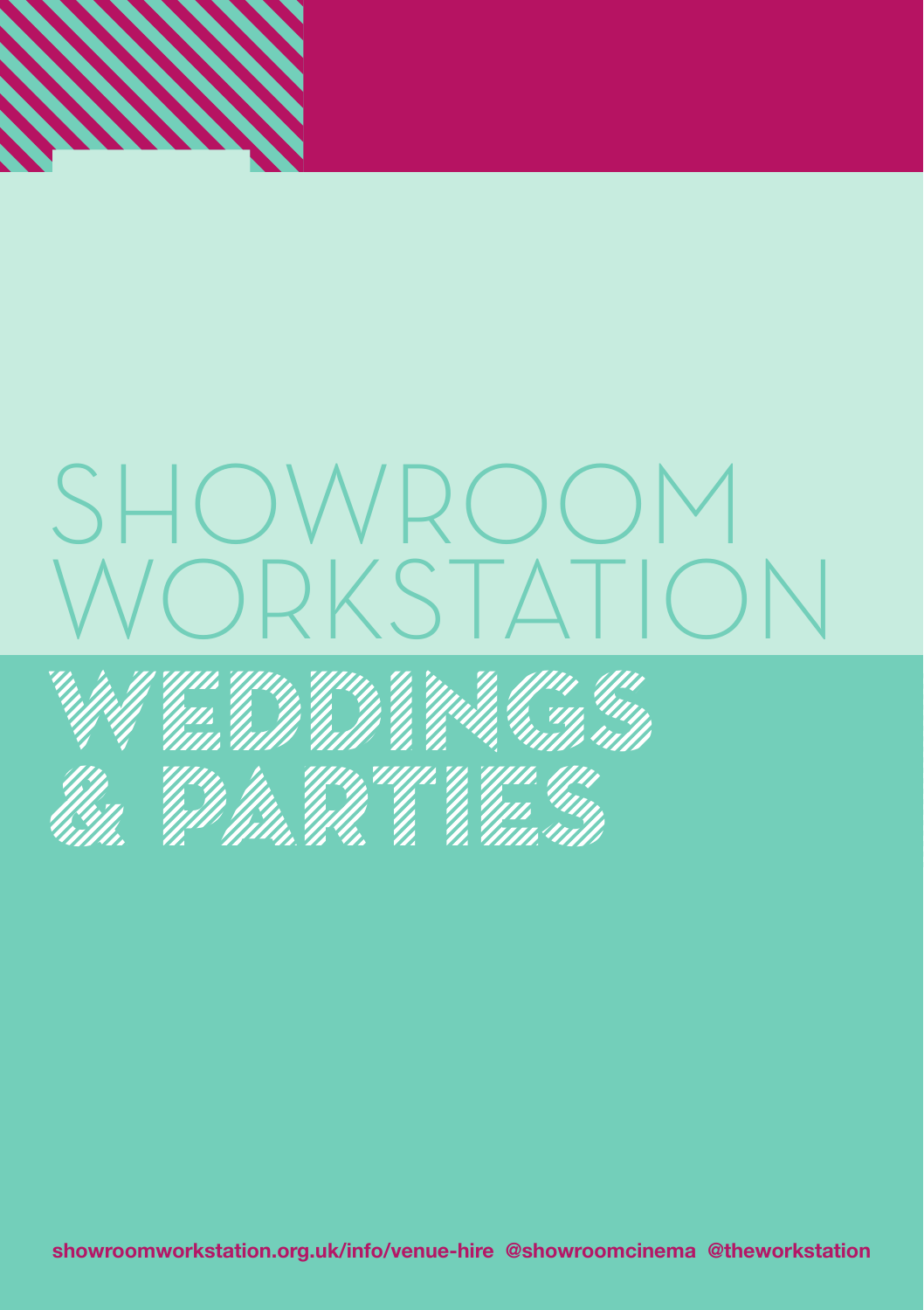# Welcome

We are an independent venue in Sheffield's located less than five minutes from the train station. Our authentic Art Deco features combine with modern architecture to provide a truly unique back drop for all special occasions.

Weddings and parties have entered a new and exciting era of creativity and distinction and we pride ourselves on offering a blank canvas for you to make our venue your own. From intimate gatherings to extravagant weddings, our flexible range of spaces can accommodate up to 200 of your nearest and dearest, and our professional events team will work with you to plan and support every detail of your booking from beginning to end.

We have experience of working within a wide range of budgets and will ensure that your event is tailored to you. Having established relationships with many local businesses including hotels, entertainment agencies and breweries, we have a wealth of services to share with you.

Our talented Head Chef and his team can create a unique menu to your taste as part of our bespoke package. We've included some sample menus from previous events on page 8.

Coupled with our Conferences & Meetings brochure, this guide provides a handy overview of our facilities, demonstrating the versatility that we offer throughout the venue. Get in touch to discover what we can do for you.

*Showroom Workstation Events Team*

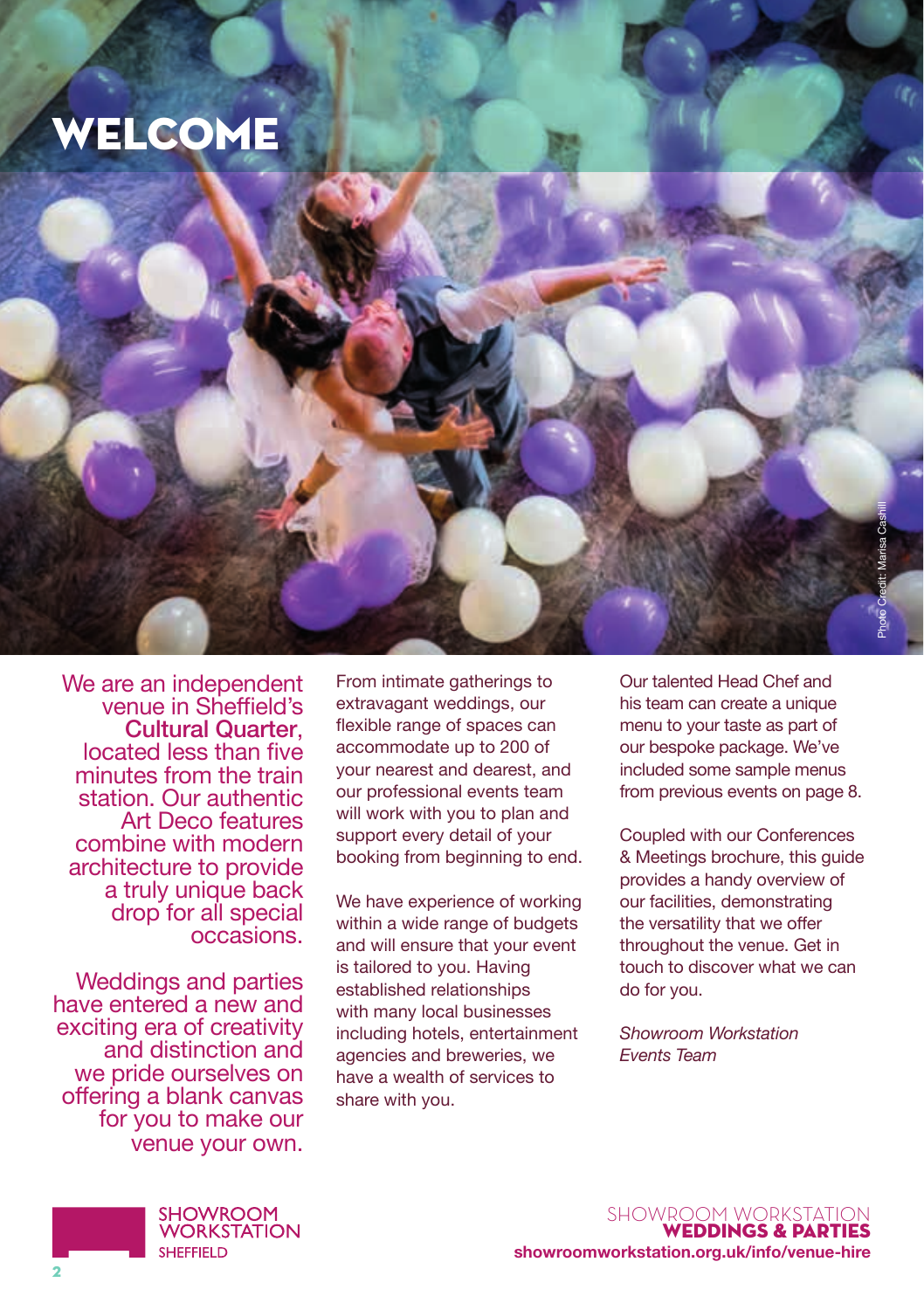# Venue hire at a glance  $\epsilon$



FLEXIBLE AND UNIQUE SPACES FOR UP TO 200 PEOPLE FULL DISABLED ACCESS THROUGHOUT THE BUILDING LESS THAN 5 MINUTES FROM SHEFFIELD TRAIN STATION A SHORT WALK FROM THE REGISTRY OFFICE TECHNICAL SUPPORT AND EQUIPMENT AVAILABLE LATE LICENSE SERIOUSLY GREAT FOOD!

## Jump to the page you're looking for

OUR SPACES - P4 - 7 CATERING AND DRINKS - P8 - 10 GENERAL INFO - P11 HOW TO FIND US - BACK PAGE

BOOK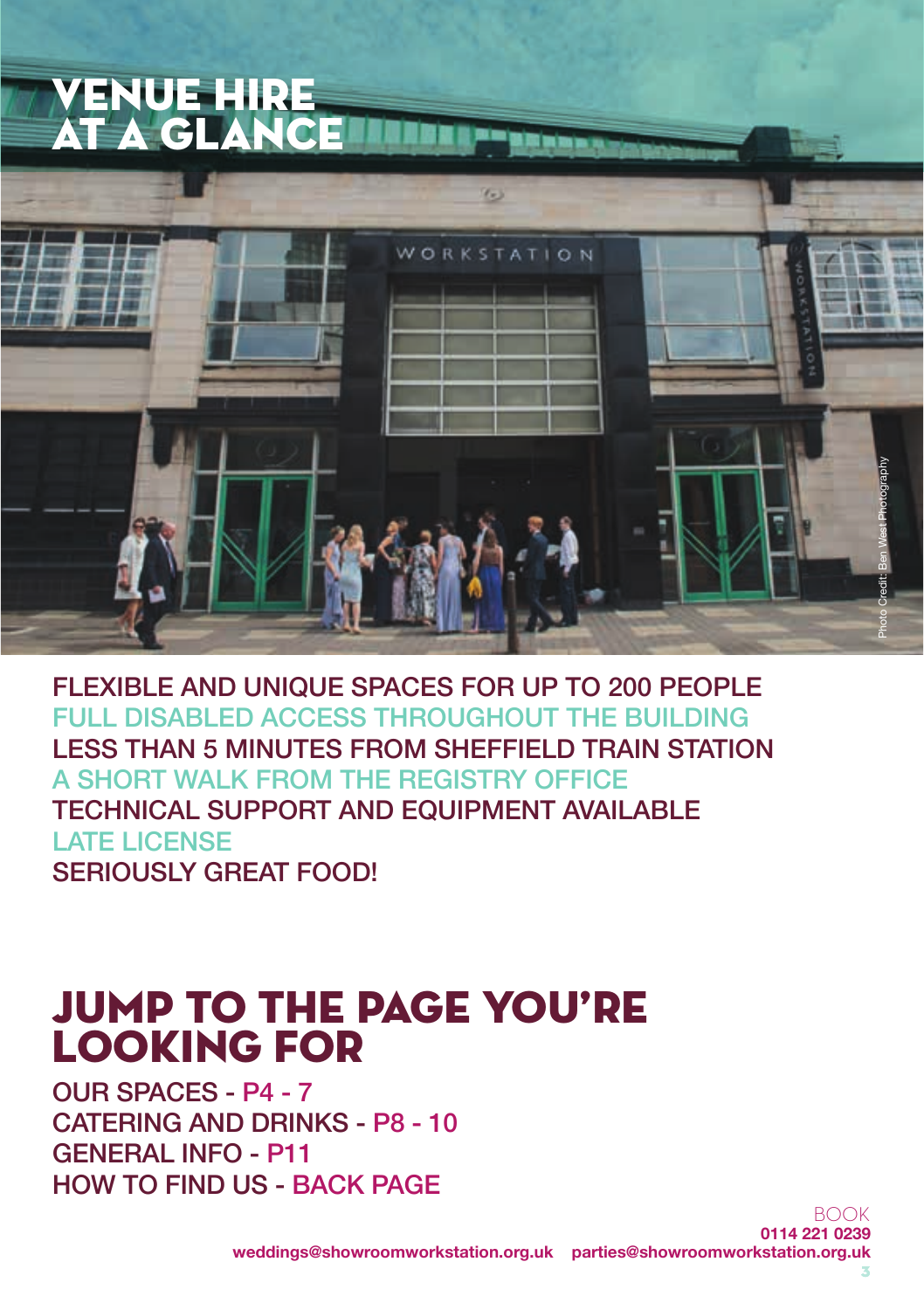



### Reception & Mezzanine

| <b>Room dimensions</b>                           | 12.8m $\times$ 13.9m (with a 5.3m $\times$ 5.3m section on the<br>Mezzanine overlooking reception area) |
|--------------------------------------------------|---------------------------------------------------------------------------------------------------------|
| <b>Layout Options &amp;</b><br><b>Capacities</b> | Sit down meal (100), Standing (200)                                                                     |
| <b>Equipment available</b>                       | Projector, Plasma TV, PA, Microphones, Wi-Fi, DVD player                                                |

Our Reception is a bright and airy space situated at the front of the Workstation. The open plan layout provides a welcoming arrival area for guests and offers versatility for any occasion. This can be combined with the Mezzanine and/or Creative Lounge to increase the capacity to host up to 200 guests. The unique design of the Mezzanine balcony and bridge provides exciting decorative opportunities for your event, allowing guests to dine above the Reception area and interact with the celebrations below. Our architectural features and white walls are perfect for you to add your own personal touches.

### "WE HAD AN ABSOLUTELY STRESS-FREE, AMAZING WEDDING WITH YOUR HELP... WE COULDN'T HAVE DONE IT WITHOUT YOU... WE COULDN'T HAVE ASKED FOR ANYTHING BETTER."

 $-KFRRI & FOWN$  (MAY 2016)

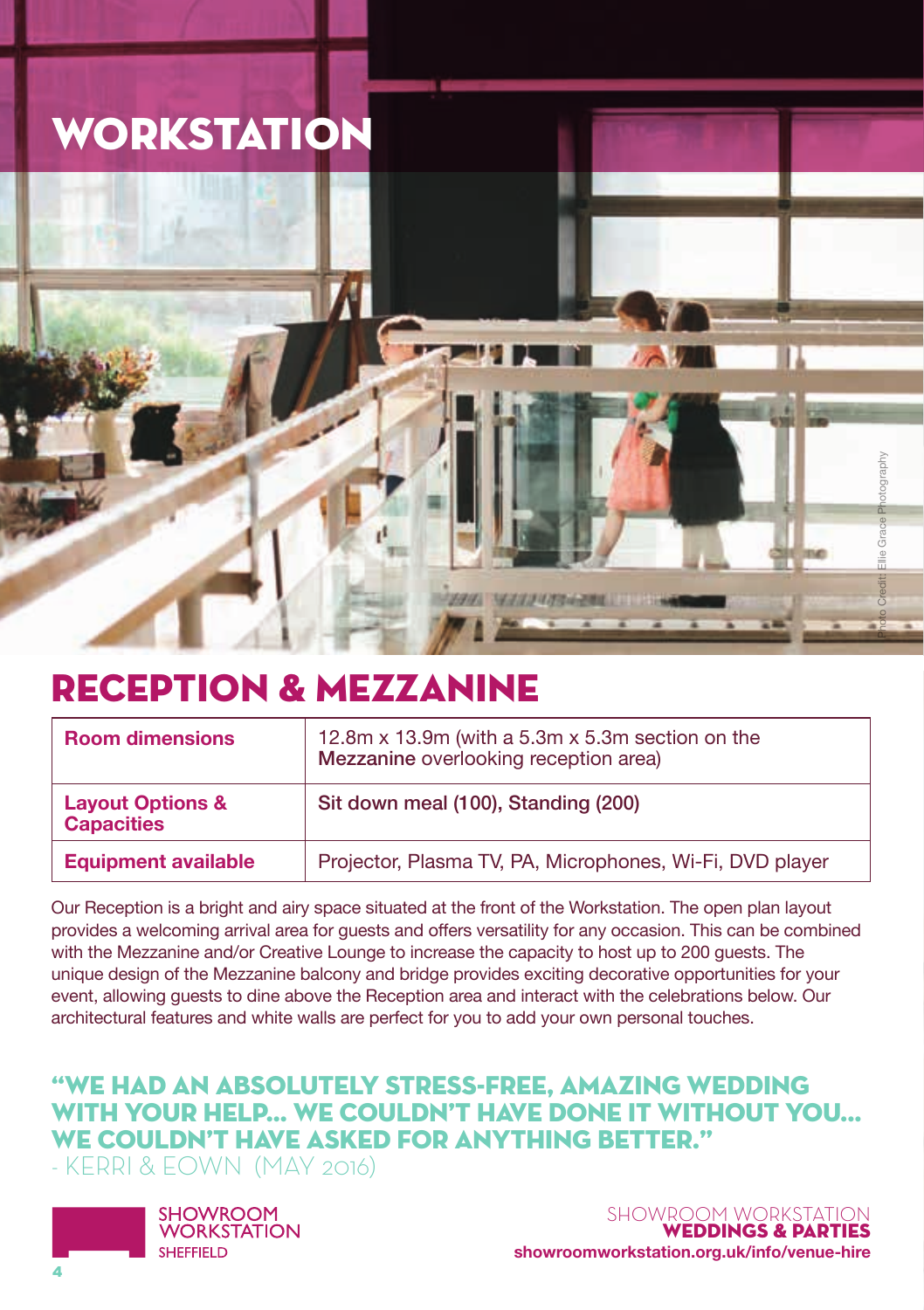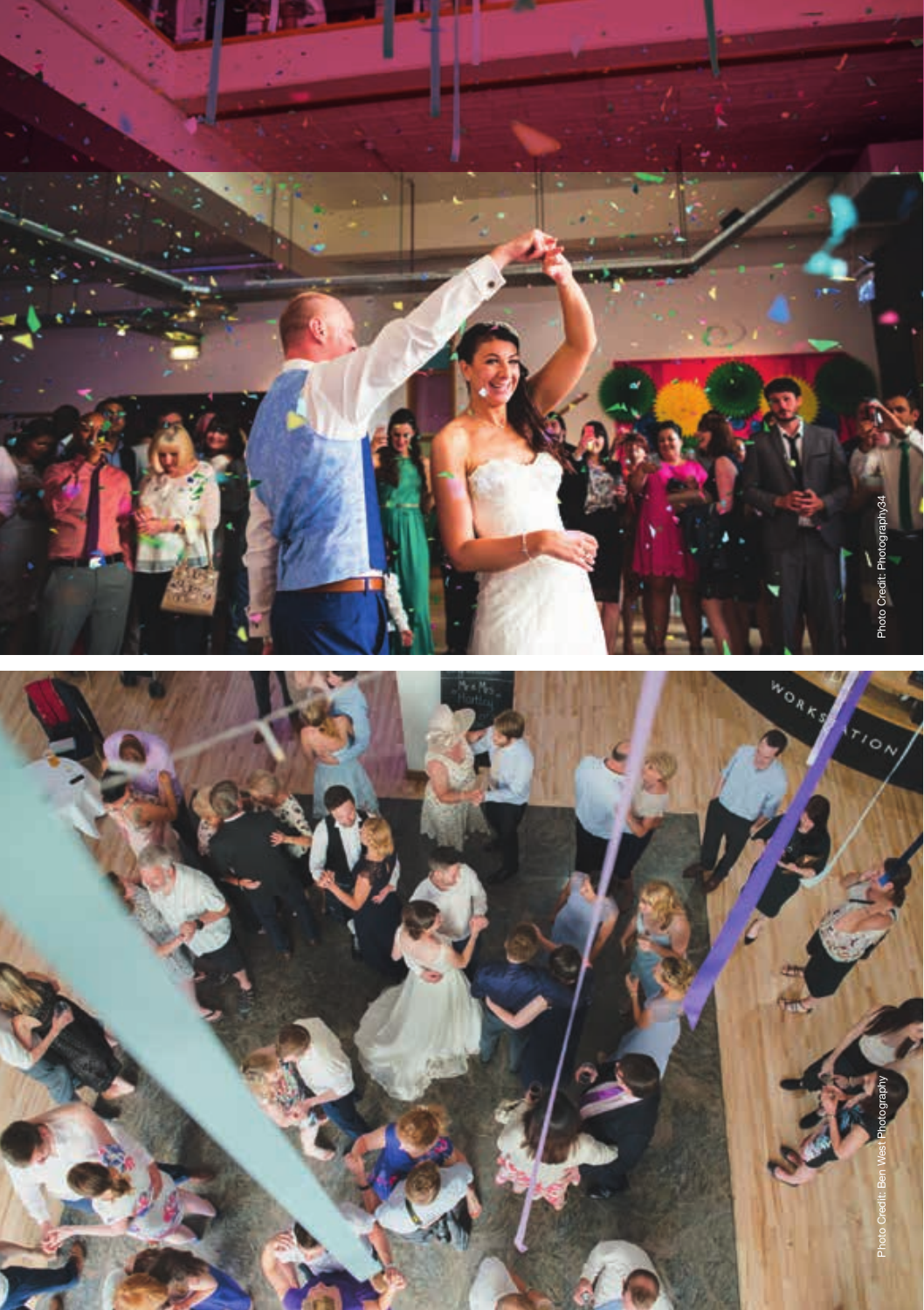

### Reception & Creative Lounge

| <b>Room dimensions</b>                           | Reception - 12.8m x 13.9m Creative Lounge - 17m x 11.5m      |
|--------------------------------------------------|--------------------------------------------------------------|
| <b>Layout Options &amp;</b><br><b>Capacities</b> | Sit down meal (100), Standing (200)                          |
| <b>Equipment available</b>                       | Projector, Plasma TV, PA, Microphones, Wi-Fi, Blu-Ray player |

An alternative option to the Mezzanine is the Creative Lounge. This is a newly refurbished, air conditioned space, specifically designed to suit a wide range of events. Situated next to the Reception, the Creative Lounge gives you the choice of natural light from the wall of windows or, using our black-out blinds, to transform the atmosphere with candlelight and decorative features.

### "THE FOOD AND SERVICE WERE BRILLIANT. THE ROOM AND SPACE WERE BETTER THAN I COULD HAVE EVER EXPECTED." - AFRA HUGO (APRIL 2016)

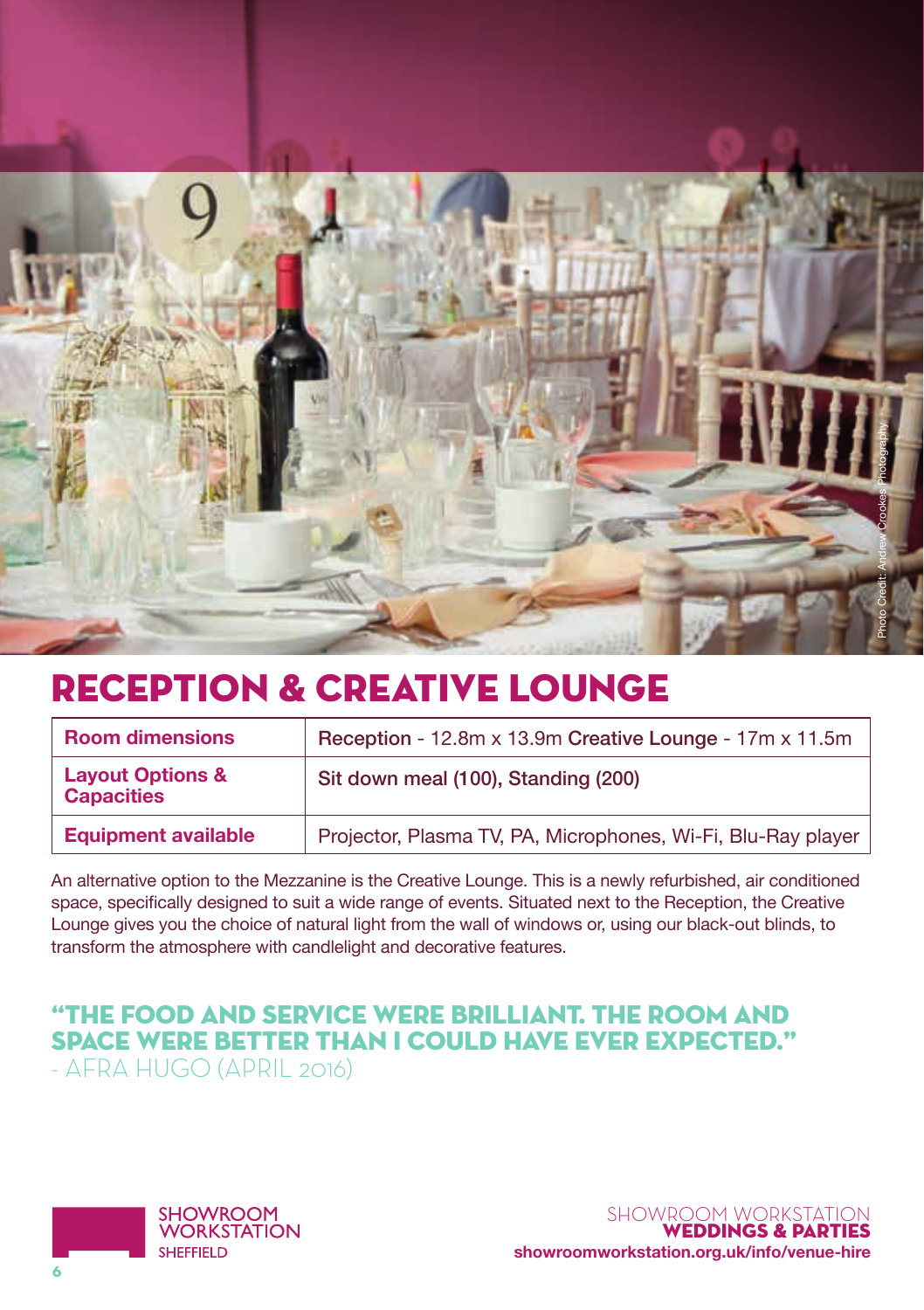

# Café

| <b>Layout Options &amp;</b><br><b>Capacities</b> | Sit down meal (50), Standing (100)            |
|--------------------------------------------------|-----------------------------------------------|
| <b>Equipment available</b>                       | Plasma TV, PA, Microphones, Wi-Fi, DVD player |

Situated behind the main Showroom Bar, this private space is ideal for smaller bookings and is regularly used for all manner of occasions and events. With its draught bar serving a variety of lagers, wines, spirits, soft drinks and local ales of your choice, the Café is free of charge for all parties until midnight (including wedding breakfasts/receptions), making it the perfect option to suit all budgets. If you're looking for something a bit different, our Café offers intimacy that will make your special event stand out.

### "THE FLEXIBILITY OF THE VENUE AND CAPACITY IS GREAT, SOMETHING YOU CAN'T EASILY FIND ELSEWHERE. LOTS OF OUR GUESTS COMMENTED ON WHAT A GREAT VENUE IT IS AND WE CAN'T RECOMMEND YOU ENOUGH."

- VICTORIA & ADAM SENDALL (JUNE 2016)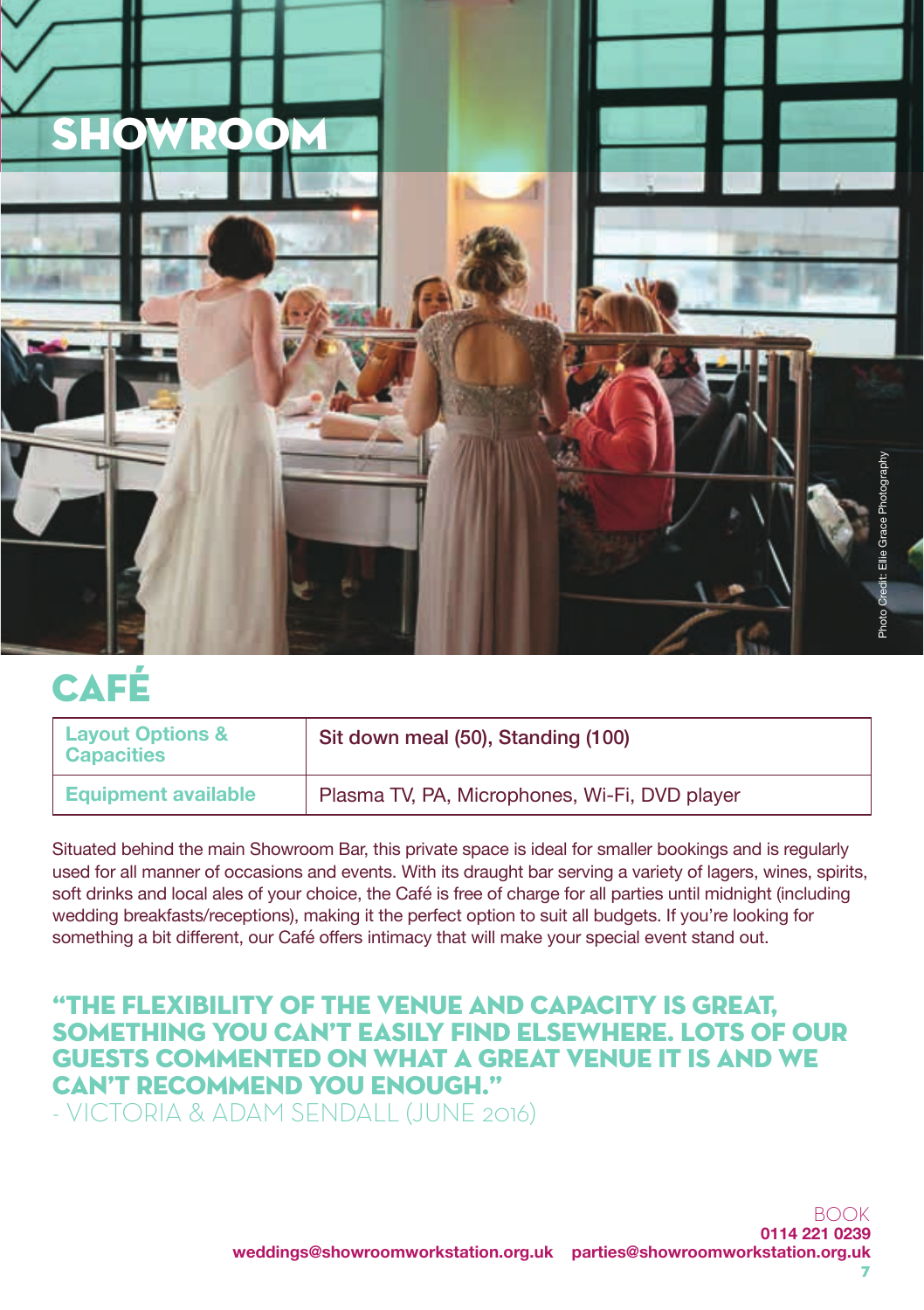# **CATERING**

Photo Credit: Marisa Cashill

Our award-winning Head Chef and his team are dedicated to creating a dining experience that your guests will love. Cake, canapés, buffets, three course meals, and cuisine from around the world - you name it, we can make it. All our dishes are freshly prepared using high quality locally sourced ingredients. We are more than happy to cater for any special dietary requirements, and pride ourselves on our range of vegetarian, vegan and gluten free options. Feel free to visit our website for details on our fixed price canapé and buffet menus, or contact us and our chef will work with you to create your own bespoke food package.

### **SAMPLE MENUS**

**Canapés & Nibbles** (Selection of 3 options and arrival drink- £10 per head)

Gin cured salmon on dill flavoured blini Feta & black olive mini muffin Beetroot houmous & caraway bread sticks Chilli salt roasted nuts Crispy polenta cubes with Romesco sauce Prawn and pea crust-less tart House cured mackerel, pickled shallot & horseradish cream

**Hot Sandwiches** (£5.95 per head)

### Roast pork

Chicken Soya and cheese sausages Displayed with a selection of trimmings - Pork scratching Apple sauce Roast potatoes with thyme and garlic **Stuffing** Vegetarian gravy All served in a sourdough bun

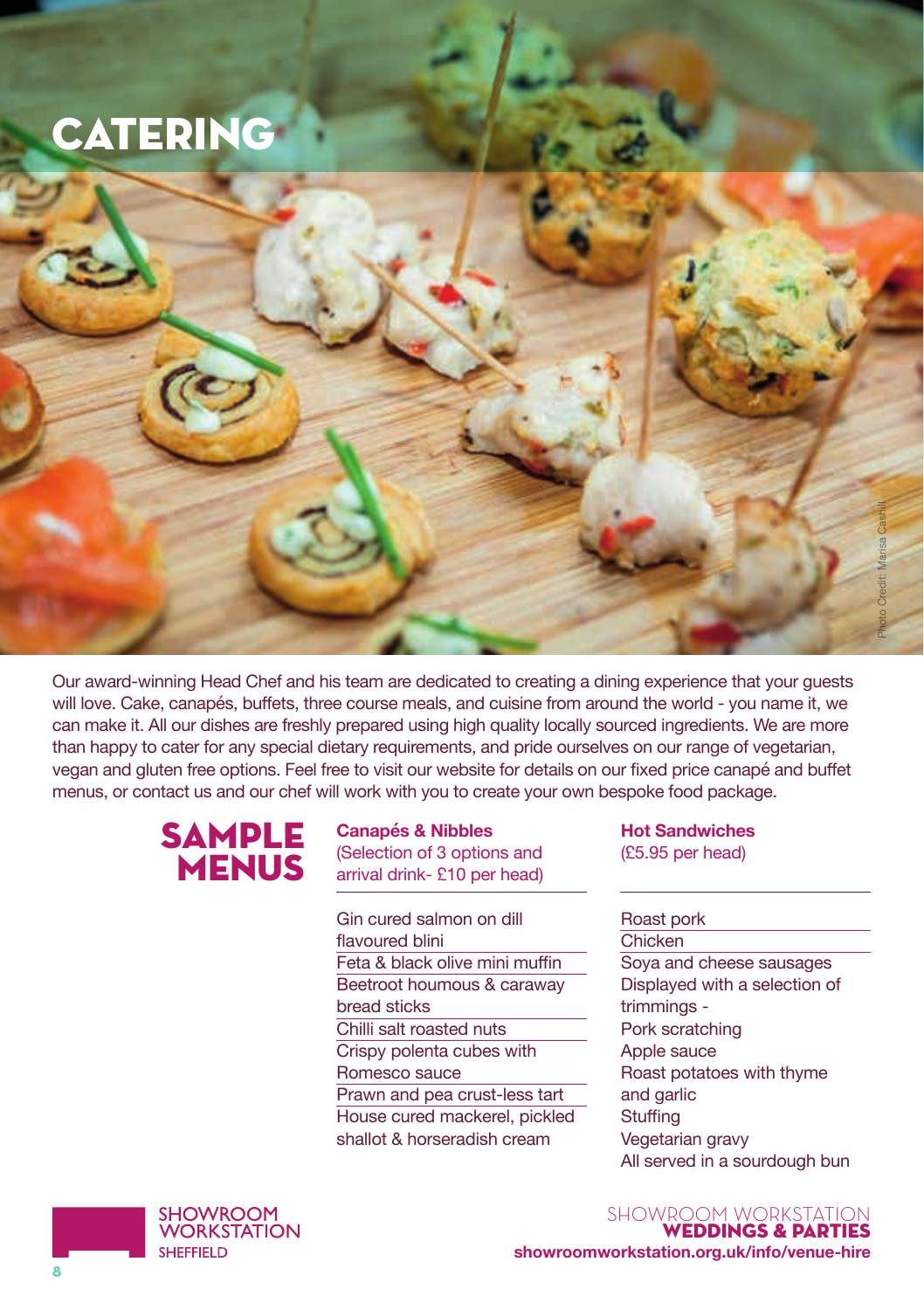

### "WE LITERALLY HANDED HEAD CHEF JON TITE A COOKERY BOOK AND HE CAME UP WITH A SOUTH AMERICAN INSPIRED SELECTION, INCLUDING A BUILD YOUR OWN TACO STATION AND ICE CREAM, WHICH EVERYBODY LOVED." - ELLEN AND LIAM (SEPTEMBER 2016)

#### **Three Course Wedding Breakfast** (£25 per head)

#### Starters:

Crustless Yorkshire blue and red onion tart served with toasted walnuts, watercress and pear salad Smoked mackerel pâté accompanied with mixed summer pickles and gluten free crackers Almond crusted goats cheese with Romesco sauce, toasted almonds and rocket Pressed confit duck terrine served on a bed of fennel and orange salad

#### Mains:

dill sauce

Rare roast beef served with thyme new potatoes, braised carrots, broccoli, a gluten free Yorkshire pudding and beef jus Poussin two ways, roast breast and wild mushroom stuffed leg accompanied by fondant potato, French beans, baby carrots and chicken jus Fennel and goats' cheese bake accompanied by red pepper purée, new potatoes and white wine cream sauce Oven roast salmon, wilted spinach and crushed new potatoes with a fresh and creamy

#### Desserts:

Rhubarb crumble with a scoop of Showroom vanilla ice cream Hazelnut and dark chocolate brownie with a scoop of Showroom praline ice cream and a drizzle of rich chocolate sauce

All prices accurate as of **January 2017**

> **0114 221 0239** BOOK

**weddings@showroomworkstation.org.uk parties@showroomworkstation.org.uk**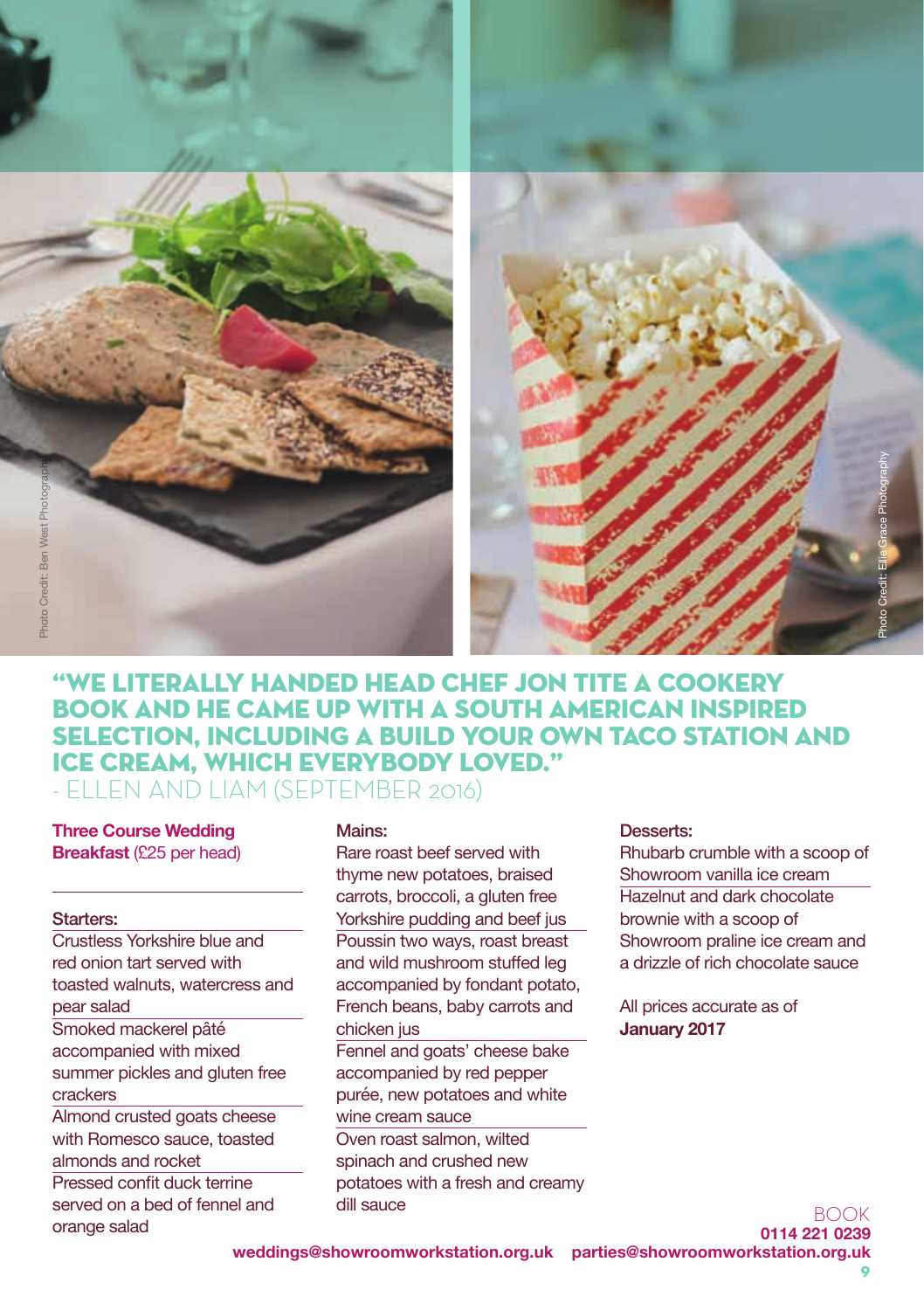# OUR BARS



From Champagne on arrival to craft beers at the bar, we provide impeccable bar service at your wedding or party. We're always keen to expand and enhance our range of drinks and will customise this to suit your tastes. This could be a local ale, an unusual spirit or even a coffee to keep the energy levels up. If you would like to make drinks a bigger feature in your event we'll happily arrange a special toast or table display. If for any reason we are unable to stock your favourite tipple, don't worry, you can bring your own for a small corkage fee!

"THANK YOU ALL FOR ENSURING OUR DAY WAS SPECIAL, FOR THE HARD WORK YOU PUT INTO EVERYTHING, FOR BEING SO FRIENDLY AND HELPFUL IN HANDLING ALL OUR QUERIES. IT WAS SIMPLY THE BEST DAY OF OUR LIVES AND WE OWE SO MUCH OF THAT TO YOU ALL." - DAN & TOM (OCTOBER 2016)



10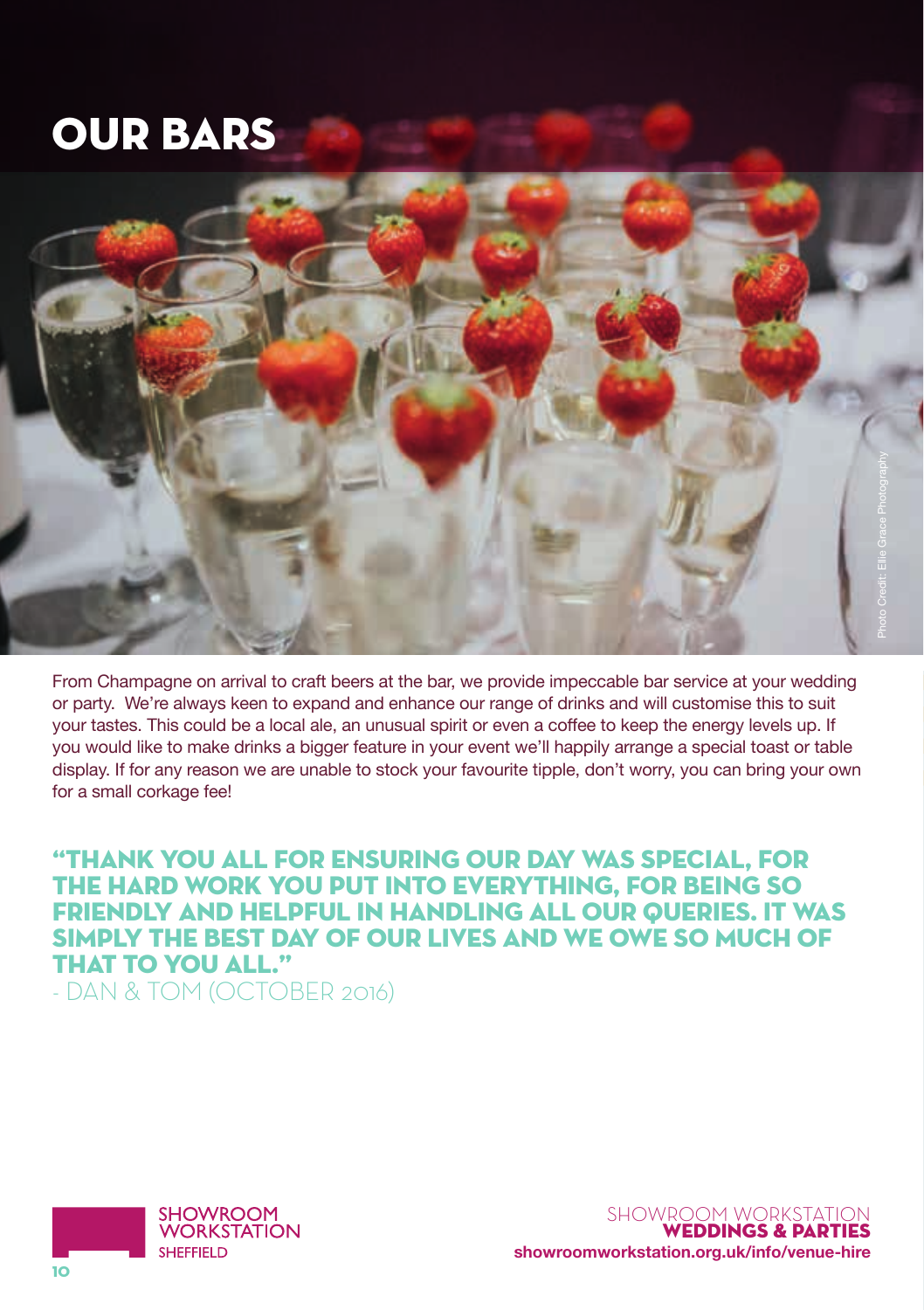## Approved Suppliers









THE JURY'S INN GOSH GROUP CVC EVENT SERVICES KELHAM ISLAND BREWERY STANCIL BREWERY BLUE BEE

Q PARK YOU CAN HIRE RIVERSIDE BALLOONS ULTIMATE BALLOON COMPANY MOLSON CORRS

# EETING SPACES **MEET** WITH US

 $\overline{\mathsf{DR}}$  2-200 people FREE WIFI AV PRESENTATION FACILITIES **TY ACCESSIBLE** 

EMAIL conferencing@ SHOWROOMWORKSTATION.ORG.UK OR CALL 0114 2210239

ISTMAS AT **MOIOIX TON** 

### PARTY PACKAGES CLUDING BUFFET AND A DJ

### 3 COURSE CHRISTMAS **AENU**

ALL DIETARY REQUIREMENTS CATERED FOR ON REQUEST BESPOKE PACKAGES ALSO AVAILABLE

**weddings@showroomworkstation.org.uk parties@showroomworkstation.org.uk 0114 221 0239** TO BOOK CALL O<mark>114 2210239</mark><br>OR EMAIL CHRISTMAS@<br>SHOWROOMWORKSTATI<mark>ON.ORG.UK</mark>